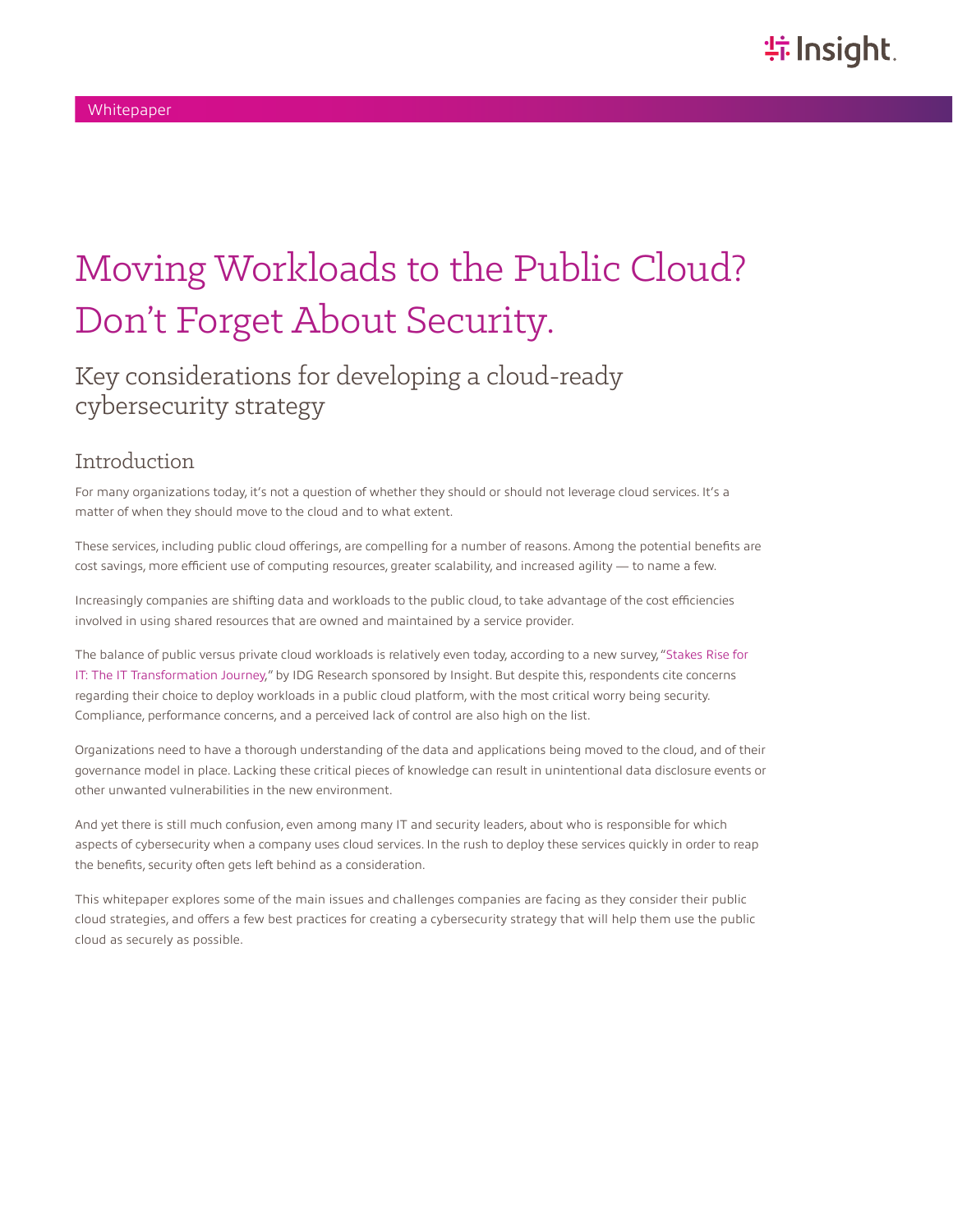### Public cloud and security: confusion reigns

When it comes to information security and the public cloud, many organizations today are not completely clear on who is responsible for which aspects of security — and therefore they are not prepared for the cloud from a security standpoint.

There is a common assumption that the cloud service provider, whether it be Amazon Web Services (AWS®), Microsoft®, Google, or some other provider, is responsible for ensuring that all data and applications in the cloud are safe from intrusions at all times.

Industry research shows that there are clearly a number of misconceptions about security and data management when it comes to the cloud. For example, a [2017 study](https://www.veritas.com/content/dam/Veritas/docs/infographics/Truth-in-Cloud-Infographic-EN.pdf) by research firm Vanson Bourne and data management provider Veritas™ showed that more than two-thirds (69%) of 1,200 global business and IT decision makers wrongfully believe their organization's cloud service provider covers all data privacy, regulatory compliance, and data protection.

A huge majority of the organizations surveyed that use or plan to use Infrastructure as a Service (IaaS) offerings (83%) think their organization's cloud providers will be protecting their workloads and data against outages, and more than half (54%) think it's the responsibility of the cloud service provider to securely transfer data between on-premises and the cloud. About half (51%) think the cloud service provider is responsible for backing up workloads in the cloud.

In addition, the assumption that an organization's current governance model and security controls will be sufficient for all cloud-based workloads is shortsighted. Governance models should be updated to include cloud considerations. Current methods of authentication, access control, encryption, and monitoring should all be reviewed to ensure compatability and compliance with cloud initiatives.

#### **Public cloud security responsibilities**

Cloud security ownership varies by cloud service type.

| Cloud service type   |                                | Administration | Applications                 | Data | Runtime | Middleware | O/S                      | Virtualization | Servers | Storage | Networking |
|----------------------|--------------------------------|----------------|------------------------------|------|---------|------------|--------------------------|----------------|---------|---------|------------|
| $\frac{1}{\sqrt{2}}$ | Infrastructure<br>as a Service | $\checkmark$   |                              |      |         |            | $\overline{\phantom{0}}$ |                |         |         |            |
|                      | Platform<br>as a Service       |                |                              |      | $\sim$  | $\sim$     |                          |                |         |         |            |
| <u>- ලැ</u>          | Application<br>as a Service    | $\checkmark$   |                              |      |         |            |                          |                |         |         |            |
|                      | Internal IT responsible        |                | Service provider responsible |      |         |            |                          |                |         |         |            |

A common oversight is that organizations don't conduct needed due diligence before going to the cloud for a variety of reasons. Companies often do not take workload dependencies into account before moving workloads to cloud. They might also neglect to take the time to identify all the different types of data they have and classify them from a risk perspective. In addition, some believe that public cloud providers provide all necessary security measures. The belief is that the comprehensive security offered by the cloud providers combined with the existing provisions of the company using a cloud provider are more than enough to stop data breaches from happening. If one or more of the oversights discussed above are in play, IT leaders may create a false sense of security when leveraging the public cloud.

Perhaps this confusion about security should not come as a surprise, given that there has been somewhat of a rush to deploy cloud-based services in order to reap the business benefits as quickly as possible. In many cases, line-of-business executives or departments might be the drivers for moving to the cloud, and security sometimes gets lost in the shuffle. A lot of this stems from the shadow IT movement of recent years, in which business users or executives deploy cloud services without central IT even knowing about these undertakings.

In actuality, companies that use public cloud services hold a great deal of the responsibility for ensuring the safety of their own data — and security of data in the cloud goes well beyond whatever existing internal security tools and governance models might be in place. Handing off workloads to a cloud provider does not mean relinquishing accountability for security, or being satisfied with the status quo.

The scope of responsibility for security might vary depending on the cloud service provider being used and the types of cloud services. For example, internal security needs for Platform as a Service (PaaS) and IaaS might be different.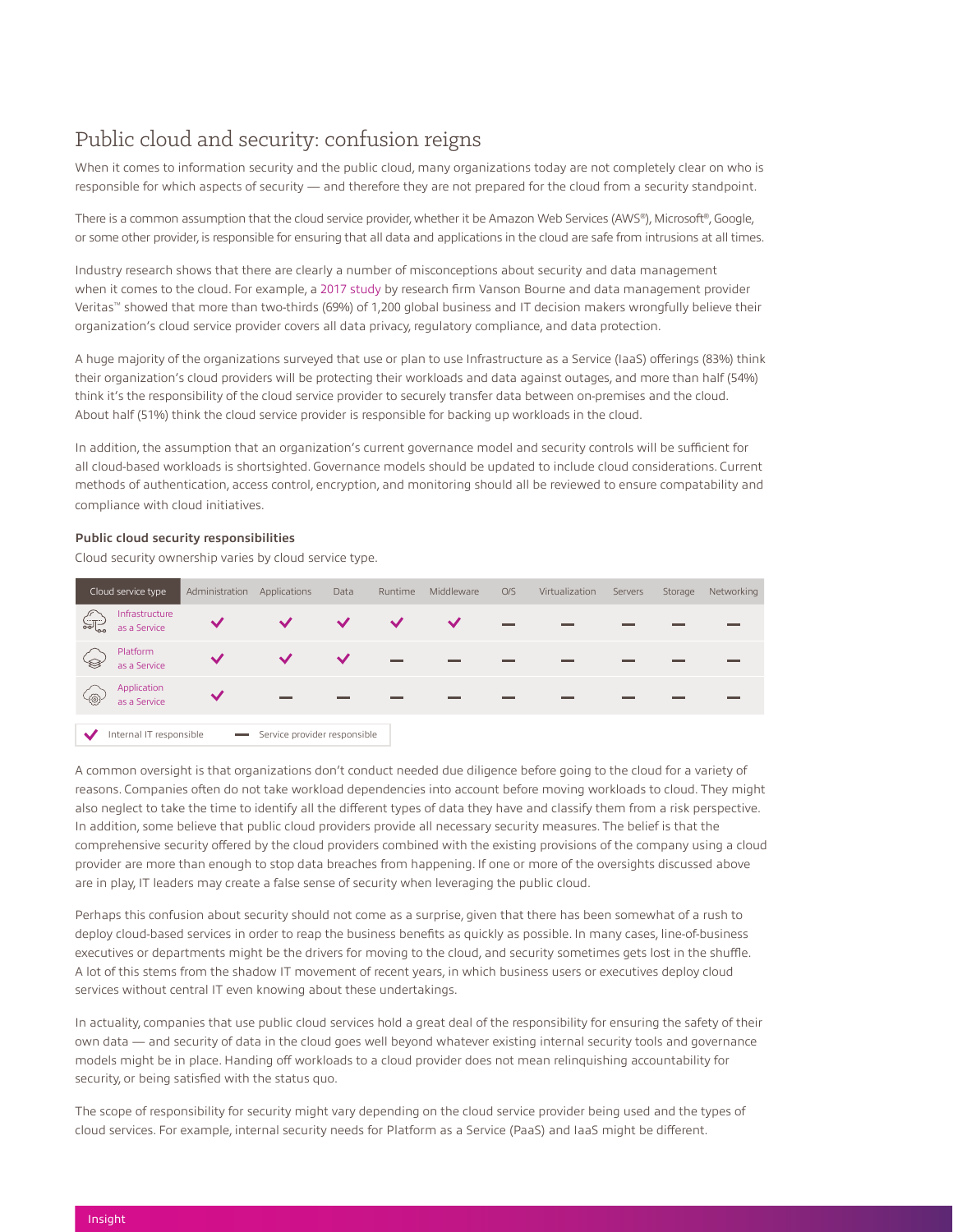But the fact remains that IT leaders who are utilizing public cloud services cannot expect to leave all elements of security up to the cloud vendor, or rely on traditional approaches to data protection. To do so is inviting a host of potential issues that can end up costing a lot in lost or stolen data, law suits from customers and business partners, lost business, damaged reputation, etc.

This is not an issue of cloud providers being lax in terms of protecting their own infrastructure. In fact, the leading cloud providers have built some of the most secure environments possible, because much of their business model relies on having robust security in their data centers and networks.

Despite the efforts of the cloud providers to bolster security, however, there are no guarantees that all the data owned by companies who use public cloud services will be safe at all times.

### Best practices for protecting data and workloads

Enterprises need to follow a number of best practices in order to help ensure the security and integrity of the data and workloads they plan to move to the public cloud.

One of the first things companies need to do is review and update their existing governance model. This is true whether or not they're moving workloads to the cloud — but it's particularly important when shifting data and workloads to the public cloud.

As part of creating this model, they need to identify and understand all of the data they have that needs to be secured, mainly because of the sensitivity of the information but also because of regulatory requirements.

Consider the regulations and compliance requirements that could come into play with data in the cloud. These include Payment Card Industry Data Security Standard (PCI DSS), Sarbanes-Oxley 404 Audit (SOX 404), Health Insurance Portability and Accountability Act (HIPAA), and General Data Protection Regulation (GDPR) — to name just a few.

Does the company gather and store customer credit card data, personal health information, or customer or employer data that is personally identifiable? Other questions to ask as part of the assessment: Is the company publically traded, does it do work with the federal government, does it process information that originated in the European Union, and is the company considered part of the nation's critical infrastructure? All of these factors come into play to some extent with one or more regulations.

Good governance also means being smart about deciding which workloads are best suited for the public cloud, and which are better suited for a private cloud or on-premises systems. To do so, a comprehensive assessment of each workload should be carried out. Assessments typically span the following areas:



#### Technology

This includes in-depth discovery and analysis of your current application workloads and their interdependencies with infrastructure. The data that makes up each workload should also be analyzed.



#### People

Comparing the current state of organizational roles and responsibilities to the desired future state, and evolving the organization from do-it-yourself to managing workloads in public, hybrid, or private IT service delivery models.



#### Process

Assessing the current state and maturity of key operational processes and business services offered, along with identifying any roadblocks or inhibitors to moving forward.



#### Finance

Obtaining baseline financials, defining investment costs, reviewing potential "future state" optimized IT models, and developing a financial benefits analysis.

Another aspect of governance is putting the right processes in place, including how to address issues such as shadow IT. If the governance model is done correctly, it should enable organizations to securely move workloads into the public cloud; ensure that appropriate security controls are in place; provide security visibility of cloud resources; meet regulatory and compliance requirements; and mitigate the risk of data outside the traditional corporate perimeter.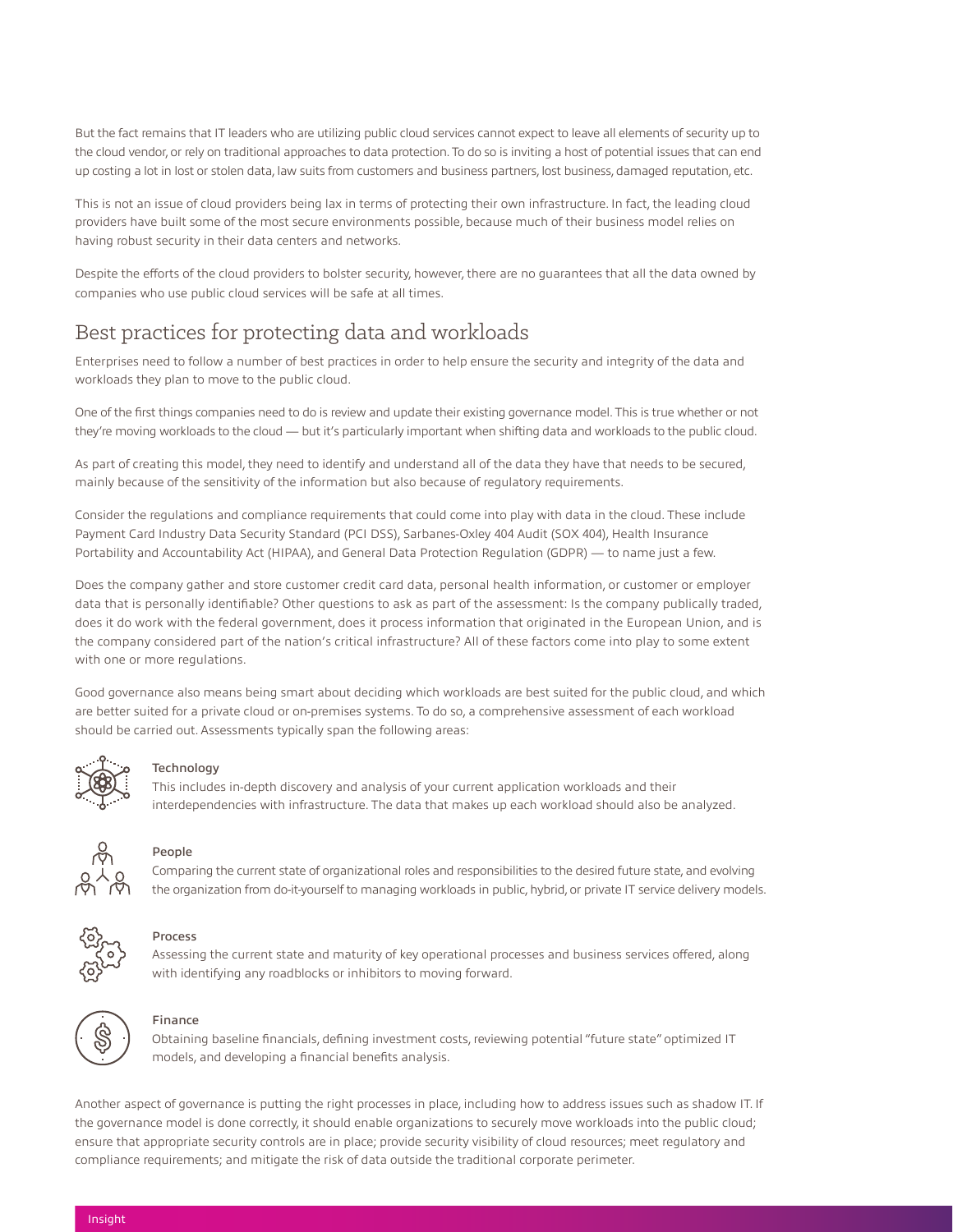The desired outcomes of a governance model are effective cloud security operations, verified security posture, comprehensive security governance, auditable security controls, and a cloud capabilities roadmap.

As part of the governance planning and execution process, enterprises need to involve representatives from several key groups within the organization. These include IT, cybersecurity, legal, human resources, and line-of-business executives.

Other senior executives to include in the cloud governance effort — or at least keep informed — are the CEO, CFO, CIO, and CISO. Cybersecurity has become so critical to the day-to-day operations of companies that to exclude the most senior executives in the company from the governance discussion is a big mistake. If a company suffers a major data breach that exposes customer or employee information, the CEO and other top officials might be held accountable.

Within the IT/security domain, others to include are the director of networking, SOC manager, security analysts, and network administrators. These are the people who will handle or oversee much of the detailed work that needs to be done to put proper controls in place.

Once the governance model is complete, it needs to be tested and verified. Are all the needed security controls working as expected? Are protocols being followed by users? Are applications and workloads behaving as they should on the public cloud, or has user experience been impacted in a negative way?

Another key practice is to provide training for all end users in the organization about security issues related to the cloud. Cybersecurity is everyone's responsibility — not just the security team's — and as such employees must be aware of the threats and vulnerabilities and what they need to do to ensure data protection.

The cloud represents new ways of doing things, and that might create cultural challenges and resistance from some in the organization. But it's up to IT and security management to make sure everyone is onboard with the security program and controls in place. Some of the weakest security links can come from inside the organization.

Aside from governance and training, a big part of delivering strong security in a public cloud environment is deploying the right security technology tools. Companies need to leverage the latest solutions that enable them to manage and control their cloud environment in much the same way as they manage and control their on-premises infrastructure.

Among the key security technologies to consider are identity and access management including multifactor authentication; encryption and key management; mobile security platforms; security incident and event management; threat and vulnerability management; and application and interface security.

Ideally, organizations will have the fewest number of security management consoles as possible, in order to reduce the complexity of security management.

As they begin to move workloads into the public cloud, enterprises need to assess the performance of the workloads to make sure they are performing as expected based on the earlier testing. Are they meeting availability, quality, and user experience requirements?

Last but certainly not least, organizations need to thoroughly evaluate and compare the security offerings of the public cloud providers they are considering. When it comes to security, availability, reliability, and other issues, not all providers are alike and companies who are leveraging public cloud services need to ask a number of questions when making evaluations. For example:

- ͓What sort of directory services platform do they have, as well as what kind of authentication and authorization platform do the providers offer?
- ͓Do they offer information protection?
- ͓What type of encryption technology do they provide and what do they encrypt?
- ͓What types of firewalls do the cloud providers have deployed to protect their infrastructures?
- ͓What compliance provisions do they have in place?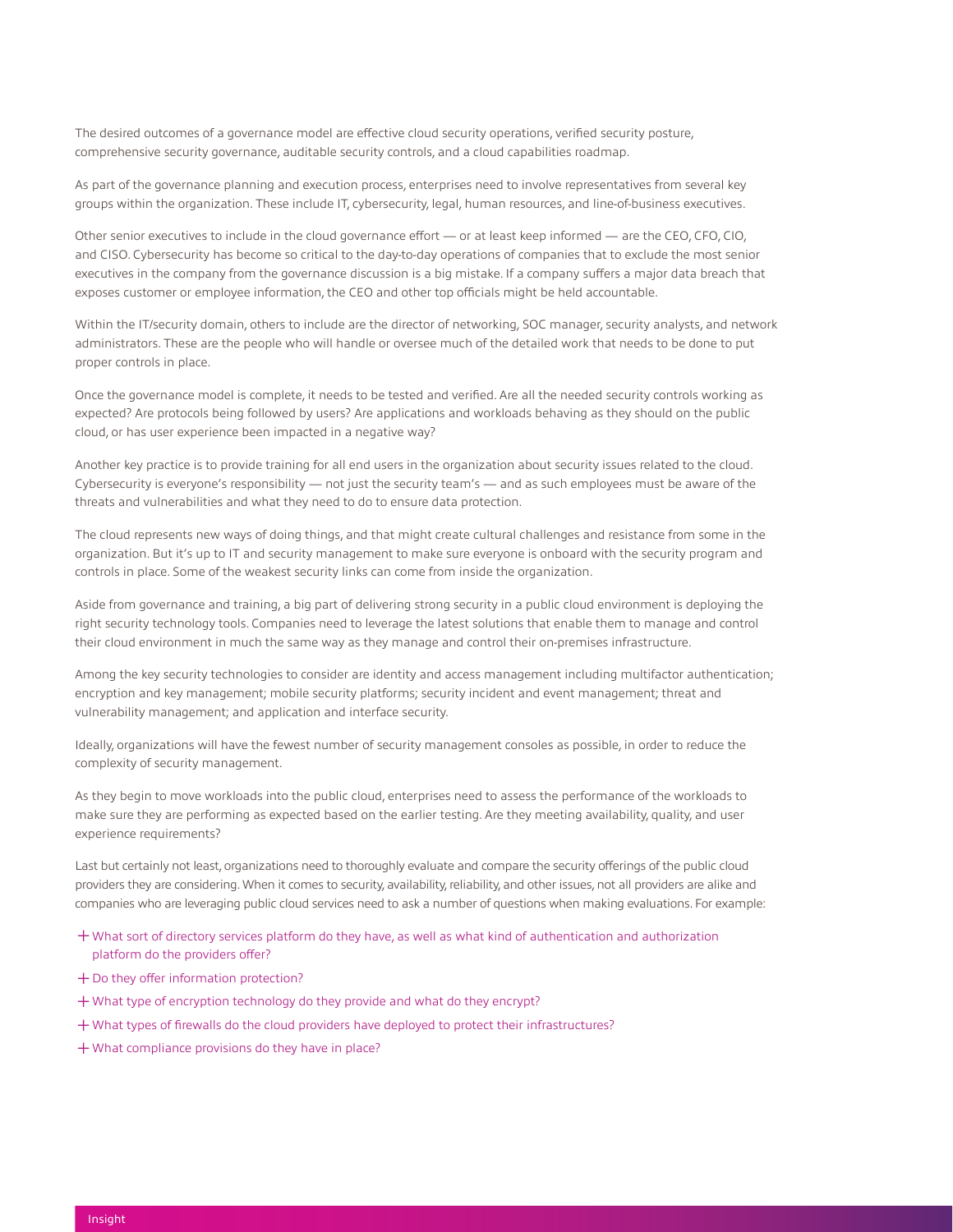### Conclusion and call to action

Moving data and workloads to one or more public cloud services might be a great business decision for a company, but it cannot be a decision that's made lightly and without serious forethought of the potential security consequences.

At many organizations today, the prevailing strategy is to move to the cloud first then think about security later. It's a natural competitive instinct to want to reap the benefits of this efficient IT delivery model as quickly as possible. The compulsion to shift to the public cloud is especially strong when the cloud providers are touting how secure their infrastructures are and how much organizations who are leveraging public cloud services can expect to save on IT costs.

Despite these temptations, it's critical that enterprises not fall into the trap of jumping into the public cloud without first evaluating data and workloads and ensuring that the appropriate security measures are in place.

Certainly IT executives appear to be aware of the security risks. According to the Insight-commissioned IDG Research report, which surveyed 142 U.S. IT executives online in September 2017, about three-quarters (76%) of those surveyed report being more cautious versus one year ago when making the decision to move particular applications or workloads to a public cloud.

Security is the top concern about the public cloud, even among those who have chosen to deploy applications on a public cloud platform. It was cited as a concern by 58% of the respondents, well ahead of the next most common concern, meeting compliance requirements (41%).

A good number of the organizations surveyed (52%) have actually moved applications and workloads away from the public cloud to an on-premises model. This is an increase since 2016, when 38% reported such a move. Concerns about control over resources or data and the pressure to meet compliance requirements are among the top reasons for moving away from the public cloud.

But there's no need for companies to abandon the cloud as a strategy and potentially miss out on the benefits. They just need to take the right approach and follow best practices. To that end, security should be a major component of the digital transformation strategy, not a bolt-on afterthought.

Depending on which industry a business is in, having strong security can even be a competitive differentiator. In that case the benefits include not only better data protection as workloads move to the cloud, but potentially more customers and revenue.

To learn more about what organizations can do to enhance security when using public clouds, visit [solutions.insight.com.](https://solutions.insight.com/Solutions/Security-and-Networking/Security)